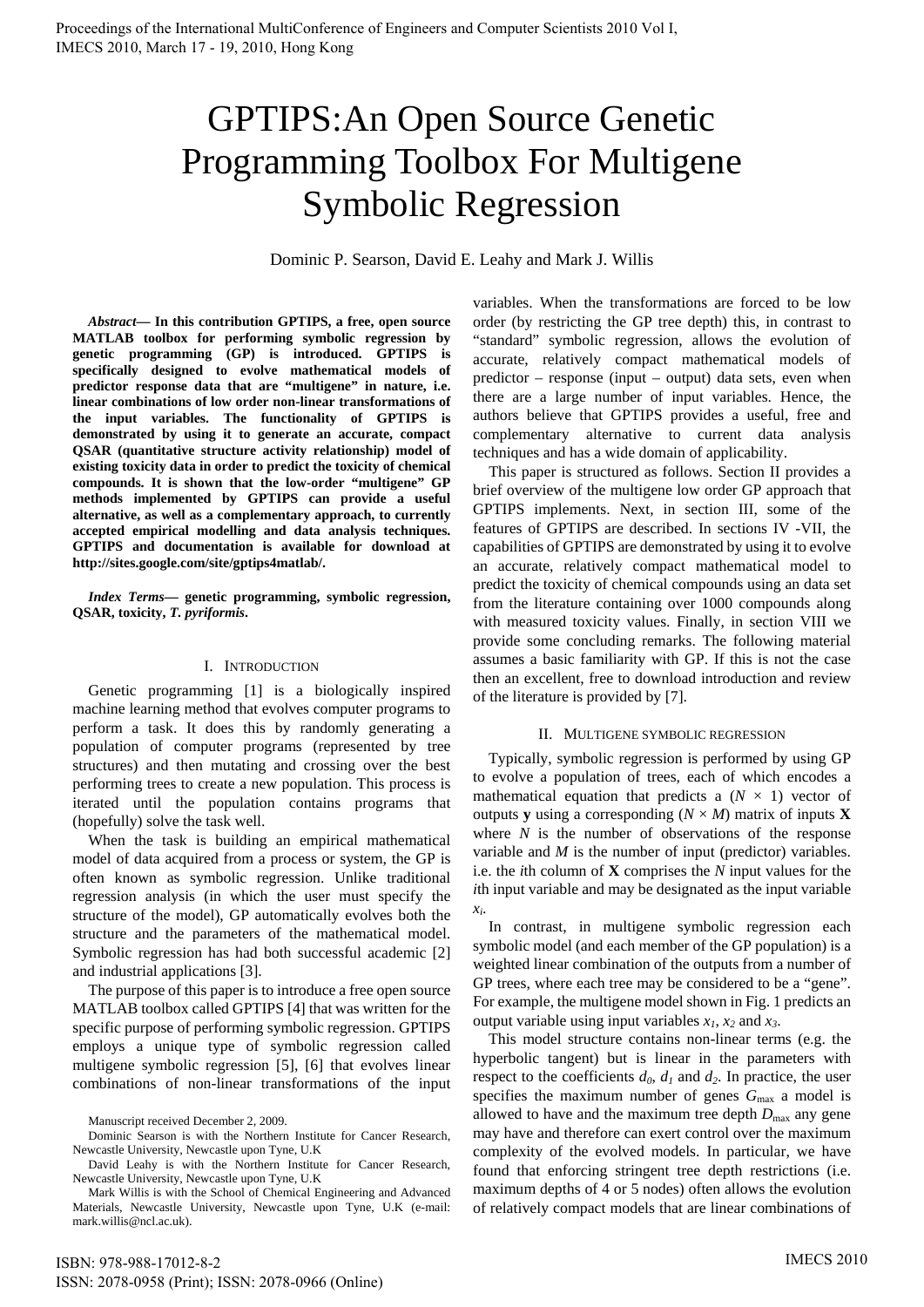Proceedings of the International MultiConference of Engineers and Computer Scientists 2010 Vol I, IMECS 2010, March 17 - 19, 2010, Hong Kong

low order non-linear transformations of the input variables.



 $y = d_0 + d_1(0.41x_1 + \tanh(x_2x_3) + d_2(0.45x_3 + \tsqrt{(x_2)})$ Fig. 1. Example of a multigene symbolic model.

For each model, the linear coefficients are estimated from the training data using ordinary least squares techniques. Hence, multigene GP combines the power of classical linear regression with the ability to capture non-linear behaviour without needing to pre-specify the structure of the non-linear model. In [5] it was shown that multigene symbolic regression can be more accurate and computationally efficient than the standard GP approach for symbolic regression and [6] demonstrated that the multigene approach could be successfully embedded within a non-linear partial least squares algorithm.

In GPTIPS, the initial population is constructed by creating individuals that contain randomly generated GP trees with between 1 and  $G_{\text{max}}$  genes. During a GPTIPS run, genes are acquired and deleted using a tree crossover operator called two point high level crossover. This allows the exchange of genes between individuals and it is used in addition to the "standard" GP recombination operators. If the *i*th gene in an individual is labelled  $G_i$  then a two point high level crossover is performed as in the following example. Here, the first parent individual contains the genes  $(G_1 \ G_2 \ G_3)$  and the second contains the genes ( $G_4 G_5 G_6 G_7$ ) where  $G_{\text{max}} = 5$ . Two randomly selected crossover points are created for each individual. The genes enclosed by the crossover points are denoted by  $\langle \dots \rangle$ .

 $(G_1 < G_2 > G_3)$   $(G_4 < G_5 G_6 G_7)$ 

The genes enclosed by the crossover points are then exchanged resulting in the two new individuals below.

$$
(G_1 G_5 G_6 G_7 G_3) (G_4 G_2)
$$

Two point high level crossover allows the acquisition of new genes for both individuals but also allows genes to be removed. If an exchange of genes results in an individual containing more genes than  $G_{\text{max}}$  then genes are randomly selected and deleted until the individual contains  $G_{\text{max}}$  genes.

In GPTIPS, standard GP subtree crossover is referred to as low level crossover. In this case, a gene is selected randomly from each parent individual, standard subtree crossover is performed and the resulting trees replace the parent trees in the otherwise unaltered individual in the next generation. GPTIPS also provides several methods of mutating trees.

The user can set the relative probabilities of each of these recombinative processes. These processes are grouped into categories called events. The user can then specify the

ISBN: 978-988-17012-8-2 ISSN: 2078-0958 (Print); ISSN: 2078-0966 (Online) probability of crossover events, direct reproduction events and mutation events. These must sum to one. The user can also specify the probabilities of event subtypes, e.g. the probability of a two point high level crossover taking place once a crossover event has been selected, or the probability of a subtree mutation once a mutation event has been selected. However, GPTIPS provides default values for each of these probabilities so the user does not need to explicitly set them.

#### III. GPTIPS FEATURES

GPTIPS is a predominantly command line driven open source toolbox that requires only a basic working knowledge of MATLAB. A run is configured by a simple configuration M file and there are a number of command line functions to facilitate post-run analyses of the results. Whilst not an exhaustive list, GPTIPS currently contains the following configurable GP features: tournament selection & plain lexicographic tournament selection [8], elitism, three different tree building methods (full, grow and ramped half and half) and six different mutation operators: (1) subtree mutation (2) mutation of constants using an additive Gaussian perturbation (3) substitution of a randomly selected input node with another randomly selected input node (4) set a randomly selected constant to zero (5) substitute a randomly selected constant with another randomly generated constant (6) set a randomly selected constant to one. In addition, GPTIPS can, without modification in the majority of cases, use nearly any built in MATLAB function as part of the function set for a run. The user can also write bespoke function node M files and fitness functions.

In addition, GPTIPS has a number of features that are specifically aimed at the creation, analysis and simplification of multigene symbolic regression models. These include: (1) use of a 'holdout' validation set during training to mitigate the effects of overfitting (2) graphical display of the results of symbolic regression for any multigene model in the final population (3) mathematical simplification of any model (4) conversion to LaTex format of any model (5) conversion to PNG (portable network graphics) file of the simplified equation of any model (6) conversion of any model to standalone M file for use outside GPTIPS (7) graphical display of the statistical significance of each gene in a model (8) functions to reduce the complexity of any model using "gene knockouts" to explore the trade off of model accuracy against complexity (9) graphical population browser to explore the trade off surface of complexity/accuracy (10) graphical input frequency analysis of individual models or of a user specified fraction of the population to facilitate the identification of input variables that are relevant to the output.

The Symbolic Math toolbox (a commercial toolbox available from the vendors of MATLAB) is required for the majority of the post run simplification and model conversion features and the Statistics Toolbox is required for the display of gene statistical significance. The core functionality of GPTIPS and the ability to evolve multigene models does not, however, require any specific toolboxes. In the following section, some of these features will be demonstrated using a real world modelling example.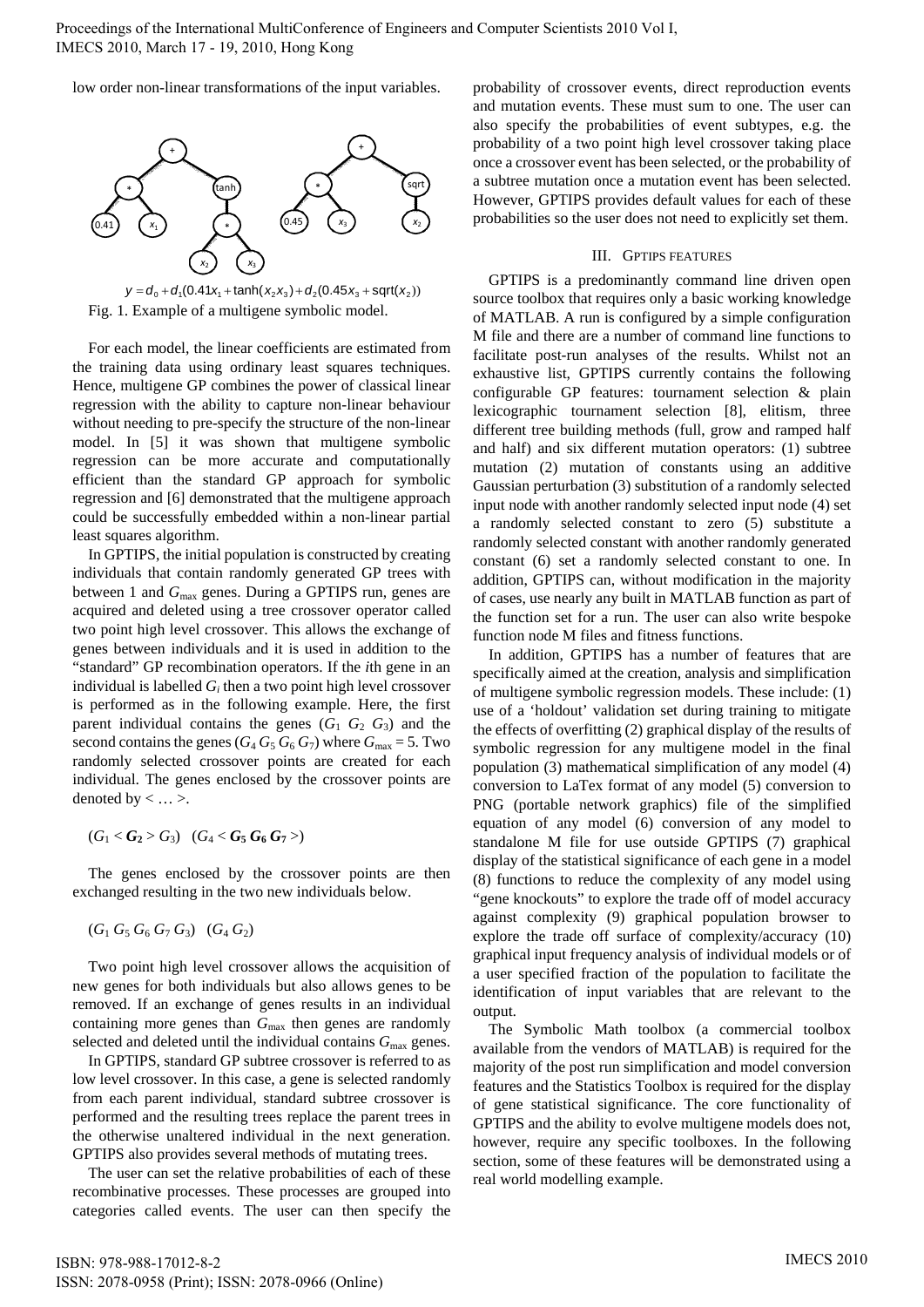Proceedings of the International MultiConference of Engineers and Computer Scientists 2010 Vol I, IMECS 2010, March 17 - 19, 2010, Hong Kong

## IV. EVOLUTION OF A PREDICTIVE MODEL OF AQUEOUS CHEMICAL TOXICITY USING GPTIPS

QSAR (Quantitative Structure Activity Relationships) is a well established technique for deriving structure property relationships for chemical compounds that can be used to predict the properties of novel chemical structures. Chemical compounds can be represented by a large number of computed numerical values, called "descriptors", each of which in some way characterises the structure or behaviour of the compound. The idea of QSAR is to build empirical or semi-empirical models that relate the descriptors of a compound to some physical, chemical or biological property. A number of software packages are available to compute descriptor values for compounds with a known structure. Many of these are commercial products (e.g. DRAGON) but there are also free/open source packages (e.g. the Chemical Descriptors Library (CDL; [9]) and the Chemical Development Kit (CDK; [10]).

A QSAR modelling scenario involves a data set of known chemical compounds and a measured endpoint for each compound. The measured endpoint is the property of interest. Typical properties of interest are those related to pharmaceutical drug development. These include biological activities representing the ability of a drug candidate to perform its desired function (e.g. IC50, the concentration of a compound required to inhibit a particular biological or biochemical function by half) and the ADME properties (adsorption, distribution, metabolism and excretion) which characterise the behaviour of a of a pharmaceutical drug compound within the organism.

The prediction of chemical toxicity is another chemical property that is of vital importance in both pharmaceutical drug development and managing the environmental risk of chemical compounds. In the latter case there are legal regulatory structures (e.g. the REACH regulations in the European Union - EC 1907/2006) that specify that QSAR models should play a part in managing this risk in order to reduce the costs of experimental toxicity measurement. Hence, the development of effective QSAR modelling methods continues to present a very real and relevant challenge.

There are a number of strategies & protocols for experimentally evaluating chemical toxicity. One commonly accepted method is the measurement of the growth inhibition of ciliated protozoan *T. pyriformis* [11]. There are freely available aquatic toxicity data for more than 1000 compounds, due to the efforts of Schultz and colleagues (e.g. see [12]). The authors of [11] have used this to compile a data set of 1093 unique compounds and have developed a number of predictive QSAR models using various descriptor packages and modelling methodologies. Here, the use of GPTIPS to evolve a predictive model of chemical toxicity using this data set is demonstrated (using the descriptors from the commercial DRAGON package) and the results compared with those published in [11].

# V. DATA

The *T. pyriformis* toxicity values (i.e. the response **y** data) are measured as the logarithm of the 50% growth inhibition concentration  $log(IGC50^{-1})$ . The data available for training

ISBN: 978-988-17012-8-2 ISSN: 2078-0958 (Print); ISSN: 2078-0966 (Online)

QSAR models contains 644 compounds and another 449 compounds are used an external test/validation data set to verify the predictive ability of the models. For each compound 1664 DRAGON descriptor values are used as the predictor data (i.e. the input **X** data contains 1664 input variables) - compound structures, toxicity and descriptor values are available from the EU CADASTER website at http://www.cadaster.eu/node/65. To mitigate against the effects of overfitting, 128 compounds (approximately 20%) in the training data set were randomly selected for use as a holdout validation data set leaving the training data containing 516 compounds. In GPTIPS, holdout validation is performed as follows: at the end of each generation, the "best" individual (as evaluated on the training data) is then evaluated on the holdout validation set. The individual that performs best on the holdout set (over the course of the run) is stored and may be accessed after the run.

## VI. GPTIPS RUN SETTINGS

A GPTIPS run with the following settings was performed: Population size =  $500$ , Number of generations =  $500$ , Tournament size  $= 12$  (with lexicographic selection pressure),  $D_{\text{max}} = 4$ ,  $G_{\text{max}} = 8$ , Elitism = 0.01 % of population, function node set = {plus, minus, times, tanh, sin}, terminal node set = {1664 DRAGON descriptors  $x_1 - x_{1664}$ , ephemeral random constants in the range [-10 10]}. The default GPTIPS multigene symbolic regression function was used in order to minimise the root mean squared prediction error on the training data.

The following (default) recombination operator event probabilities were used: Crossover events  $= 0.85$ , mutation events  $= 0.1$ , direct reproduction  $= 0.05$ . The following sub-event probabilities were used: high level crossover  $= 0.2$ , low level crossover  $= 0.8$ , subtree mutation  $= 0.9$ , replace input terminal with another random terminal  $= 0.05$ , Gaussian perturbation of randomly selected constant  $= 0.05$ (with standard deviation of Gaussian  $= 0.1$ ). These settings are not considered 'optimal' in any sense but were based on experience with modelling other data sets of similar size. The run took approximately 15 minutes on a PC with a dual core processor running at 2.2GHz with 3.5GB of RAM.

## VII. RESULTS

The model that performed best on the holdout validation data was chosen. This model has coefficients of determination (i.e. proportion of the variation in the response explained by the model) of  $R^2$ (training) = 0.83,  $R^2$ (holdout) = 0.78 and  $R^2$ (test) = 0.78. In [11] the results are reported in terms of MAE (mean absolute error) for two test tests referred to in the paper as Validation set 1 (339 compounds) and Validation set 2 (110 compounds) that comprise the whole test set used here. In terms of MAE, the evolved GPTIPS model has  $MAE(training) = 0.3292$ ,  $MAE(holdout)$  $= 0.3573$  and MAE(test) = 0.3518.

The authors of [11] report the results of a number of individual models, built using various descriptor packages and modelling techniques. Some of these models consider the "applicability domain" (AD) of the compounds (i.e. whether the compounds lie in the region of descriptor space deemed to